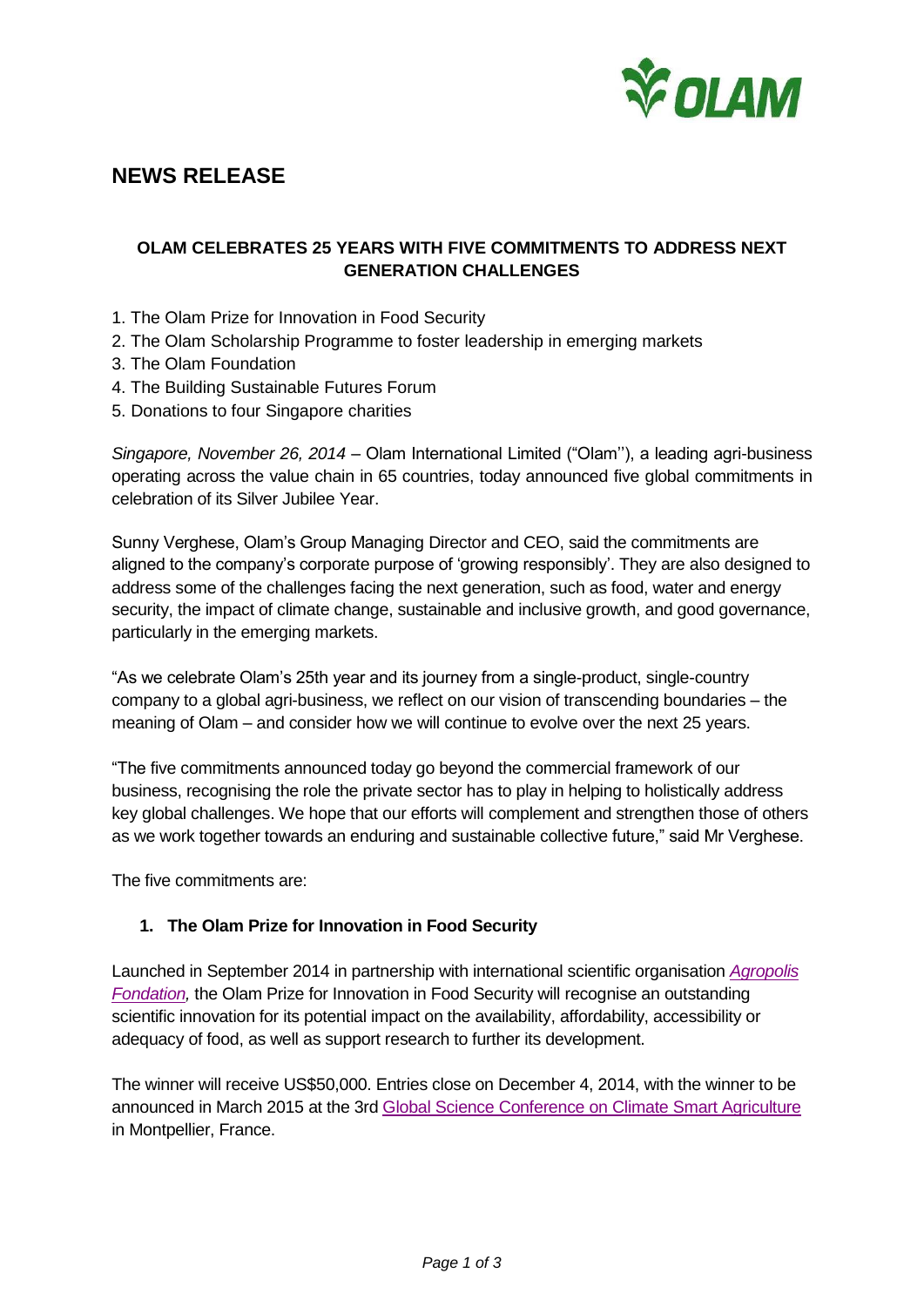

## **2. The Olam Scholarship Programme**

The Olam Scholarship programme is aimed at fostering leadership and governance in the emerging markets by supporting aspiring and capable students to pursue higher education in esteemed international institutions. Through the scholarships and more importantly, the Olam mentoring of awardees, we hope to play our part in creating a generation of change catalysts who will contribute towards economic transformation, provide good governance, and help develop these emerging economies.

The programme will award up to 10 scholarships each year to postgraduate students wishing to complete further study in development economics, business management, and public policy and administration, and who are passionate about working in emerging markets.

#### **3. The Olam Foundation**

With 25 years of operating at farmgate around the world, Olam has become familiar with the key drivers that can improve rural livelihoods. The Olam Foundation provides a vehicle for Olam to support these developmental issues beyond the day-to-day commercial framework of our business.

With an initial corpus of US\$3.0 million we will focus on applications for projects in select developmental sectors in the targeted countries. We also intend to make annual contributions to the corpus to scale the scope of the Foundation's activities.

# **4. Building Sustainable Futures Forum**

The Building Sustainable Futures Forum, to be convened by Olam, will be a platform where the rising resource constraints threatening continued global development can be debated and solved in a holistic way.

The Forum, to be held in the second half of 2015, will bring together leaders from different industries across the private sector, NGOs, Governments and academics to focus on key developmental issues, including food security, water security, energy security, climate change, sustainable growth and inclusive growth.

Our aim is to break down silos and find sustainable solutions to these interlinked yet complex and intractable issues. Through starting the debate, we hope to develop a practical, actionoriented approach, with inter-disciplinary collaboration and a focus on private sector-led programmes, in order to find solutions to these key global developmental challenges.

#### **5. Charitable donations**

As the home of our headquarters for 18 of the 25 years, Singapore has been an essential factor within our success. In recognition of the support shown by the Singaporean community, we are awarding four individual donations of S\$100,000 to four local charities: [CDAC](http://www.cdac.org.sg/) (Chinese Development Assistance Council); [Yayasan MENDAKI](http://www.mendaki.org.sg/) (Council for the Development of